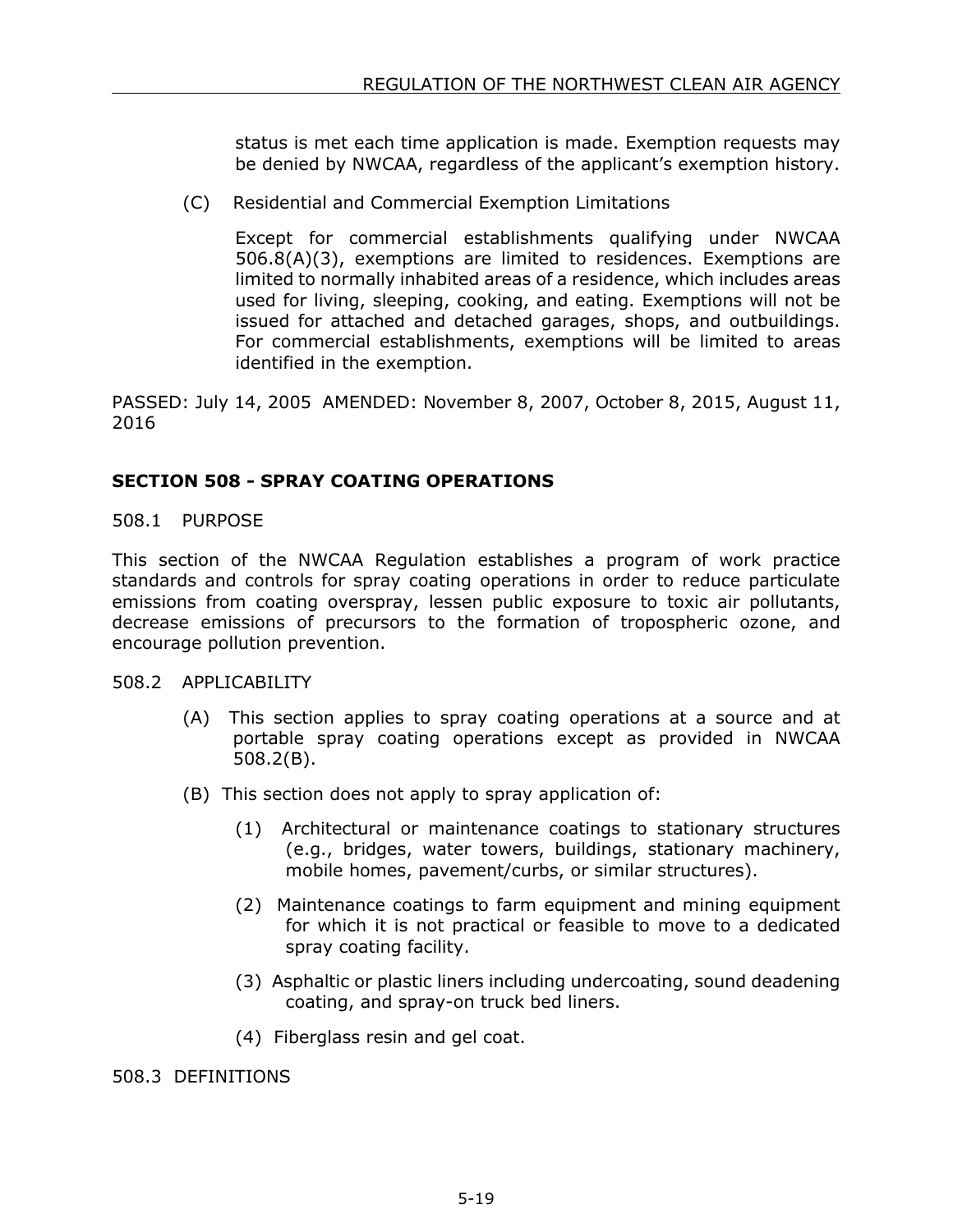Unless a different meaning is clearly required by context, words and phrases used in this section shall have the following meaning:

AIRLESS or AIR-ASSISTED AIRLESS SPRAY EQUIPMENT - Any paint spray technology that relies solely on the fluid pressure of the paint to create an atomized paint spray pattern and does not apply any atomizing compressed air to the paint before it leaves the paint nozzle. Air-assisted airless spray uses compressed air to shape and distribute the fan of atomized paint, but still uses fluid pressure to create the atomized paint.

COATING - A material or formulation of materials that is applied to or impregnated into a surface in order to beautify, protect, enhance the function, or otherwise cover the surface.

CONTAINER - An individual receptacle that holds a coating or coating component for storage or distribution.

ELECTROSTATIC APPLICATION - Application of coatings where an electrostatic potential is created between the part to be coated and the paint particles.

ENCLOSED SPRAY AREA – An enclosed area used for spray coating including, but not limited to, spray booth, preparation station, or portable enclosure.

HIGH VOLUME, LOW PRESSURE (HVLP) SPRAY EQUIPMENT - Equipment used to apply coatings by means of a spray gun that is designed and operated between 0.1 and 10.0 pounds per square inch gauge air pressure measured at the nozzle.

MOBILE EQUIPMENT - Any device that may be drawn and/or driven on a roadway including, but not limited to, heavy-duty trucks, truck trailers, fleet delivery trucks, buses, mobile cranes, bulldozers, street cleaners, agriculture equipment, motor homes, and other recreational vehicles (including camping trailers and fifth wheels).

OTHER SPRAY COATING – Spray coating of items other than complete motor vehicles and complete mobile equipment.

SPRAY COATING OPERATION – Application of coatings using a hand-held device that creates an atomized mist of coating and deposits the coating on a substrate. For the purposes of this section, a spray coating operation does not include the following materials or activities:

- (A) Use of air-brush spray equipment with a maximum cup capacity of 3 fluid ounces.
- (B) Use of aerosol spray cans.
- (C) Surface coating application using powder coating or non-atomizing application technology, including, but not limited to, paint brushes,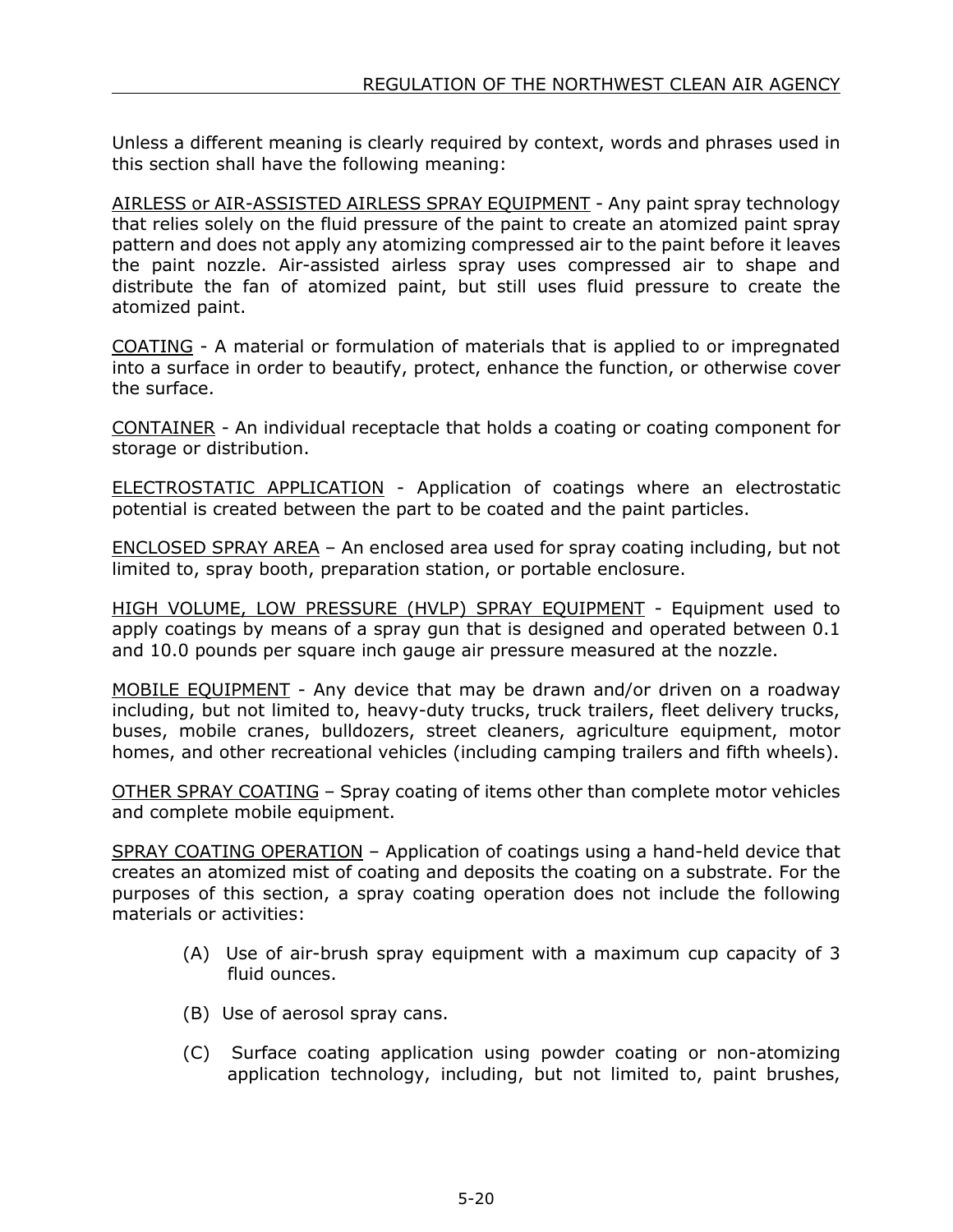rollers, hand wiping, flow coating, dip coating, electrodeposition coating, web coating, coil coating, touch-up markers, or marking pens.

(D) Thermal spray operations (also known as metallizing, flame spray, plasma arc spray, and electric arc spray, among other names) in which solid metallic or non-metallic material is heated to a molten or semimolten state and propelled to the work piece or substrate by compressed air or other gas, where a bond is produced upon impact.

## 508.4 GENERAL REQUIREMENTS FOR SPRAY COATING OPERATIONS

- (A) Except as in NWCAA 508.4(B), it shall be unlawful for any person subject to this section to cause or allow spray coating unless all of the following requirements are met as applicable:
	- (1) Enclosures. Except as in NWCAA  $508.4(A)(1)(d)$  & (f), spray coating shall take place inside an enclosed spray area that is capable of capturing all visible paint overspray.
		- (a) Refinishing Complete Motor Vehicles and Complete Mobile Equipment. An enclosed spray area for refinishing complete motor vehicles and complete mobile equipment shall be one of the following:
			- (i) A negative pressure enclosure equipped with a full roof and four complete walls or complete side curtains and ventilated at a negative pressure so that air is drawn into any openings in the enclosed spray area, or
			- (ii) A positive pressure enclosure equipped with seals on all doors and other openings and an automatic pressure balancing system. The pressure balancing system shall be operated at a pressure not more than 0.05 inches water gauge positive pressure as measured by a functioning gauge that displays the pressure to the nearest 0.01 inches water column.
		- (b) Other Spray Coating. Except as in NWCAA 508.4(A)(1)(c) through (f), an enclosed spray area for other spray coating shall be equipped with a full roof, at least three complete walls or complete side curtains, and shall be ventilated at a negative pressure so that air is drawn into the enclosed spray area. The enclosed spray area may have openings, if needed, to allow for conveyors and parts to pass through the enclosed spray area during the spray coating process.
		- (c) Other Spray Coating in an Existing Enclosed Spray Area Located Outdoors. Enclosed spray areas used for other spray coating with complete three-walled/curtain and a full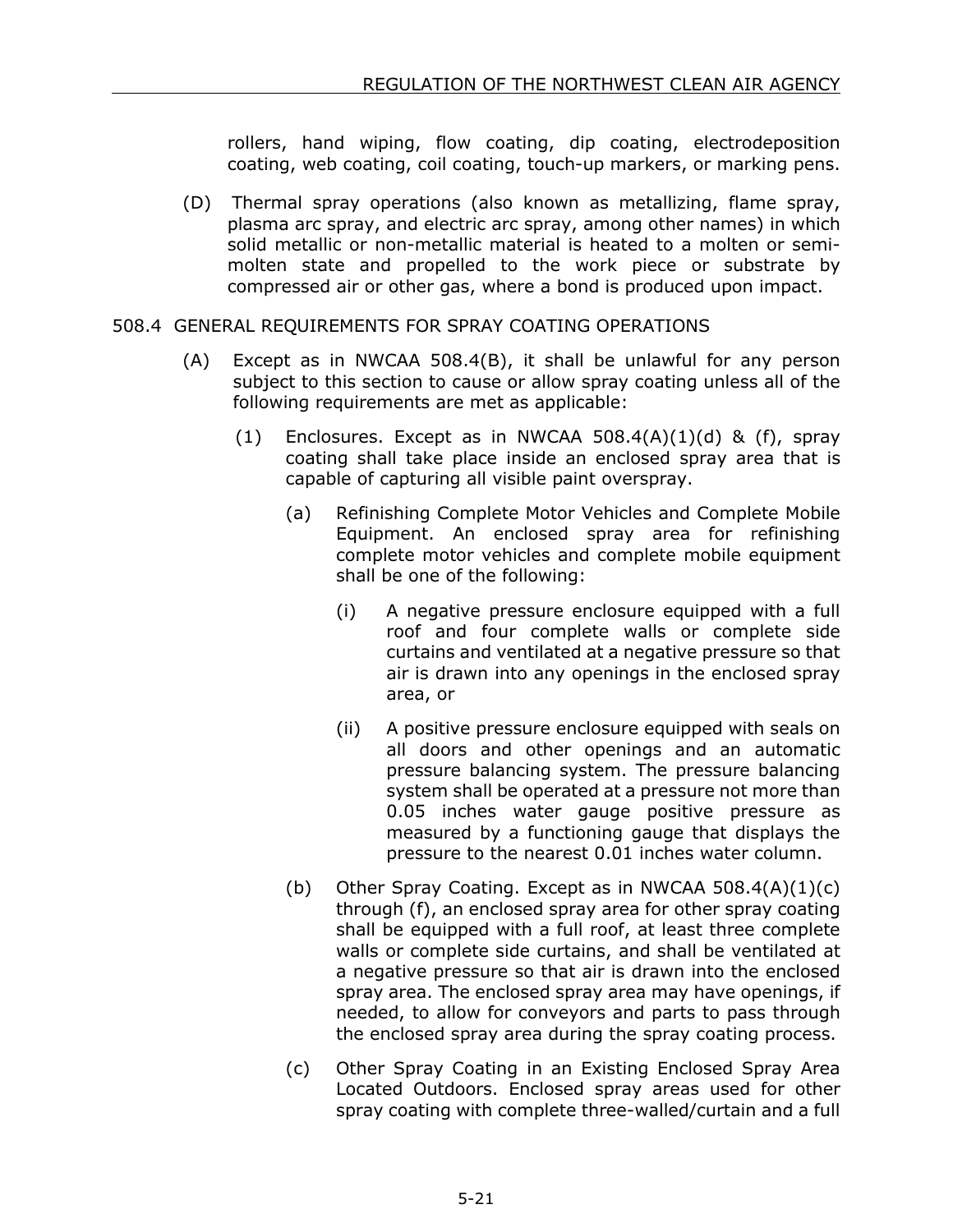roof located outdoors that are not equipped with a negative pressure ventilation system as of April 20, 2018 are not required to install such system provided the spray coating operation does not create a nuisance.

- (d) Other Spray Coating of Large Objects. Conducting other spray coating of large objects outside an enclosed spray area is allowed when it is impractical to totally enclose the large object, provided that reasonable precautions are employed to enclose the object to the extent practicable and to avoid creating a nuisance.
- (e) Portable Other Spray Coating Operations. An enclosed spray area for a portable other spray coating operation shall be equipped with a frame-and-fabric shelter consisting of a fabric roof and three fabric sides or similar shelter.
- (f) Inside Exhaust. An enclosed spray area is not required if the Department of Labor & Industries and fire protection agency with jurisdiction approve inside exhaust of spray coating operations.
- (2) Filtration. Except as in NWCAA 508.4(A)(1)(c) & (e), all enclosed spray areas shall employ either:
	- (a) Water-wash curtains with a continuous water curtain to control the overspray or
	- (b) Properly-seated filter(s) that have a capture efficiency of at least 98 percent as described in NWCAA 508.4(A)(8)(c). A gauge shall be installed, operated, and maintained that displays the pressure drop across the filter(s). The acceptable pressure drop range shall be clearly marked on the gauge or posted next to the gauge. The enclosed spray area shall be operated such that the pressure drop across the filter(s) is within the acceptable range and the filter(s) are properly seated with no holes or tears.
- (3) Spray Application Methods. The spray application methods in NWCAA 508.4(A)(3)(a) shall be used for spray coating unless the exemption in NWCAA 508.4(A)(3)(b) applies.
	- (a) Required Spray Application Methods.
		- (i) HVLP spray equipment;
		- (ii) Airless or air-assisted airless spray equipment;
		- (iii) Electrostatic application; or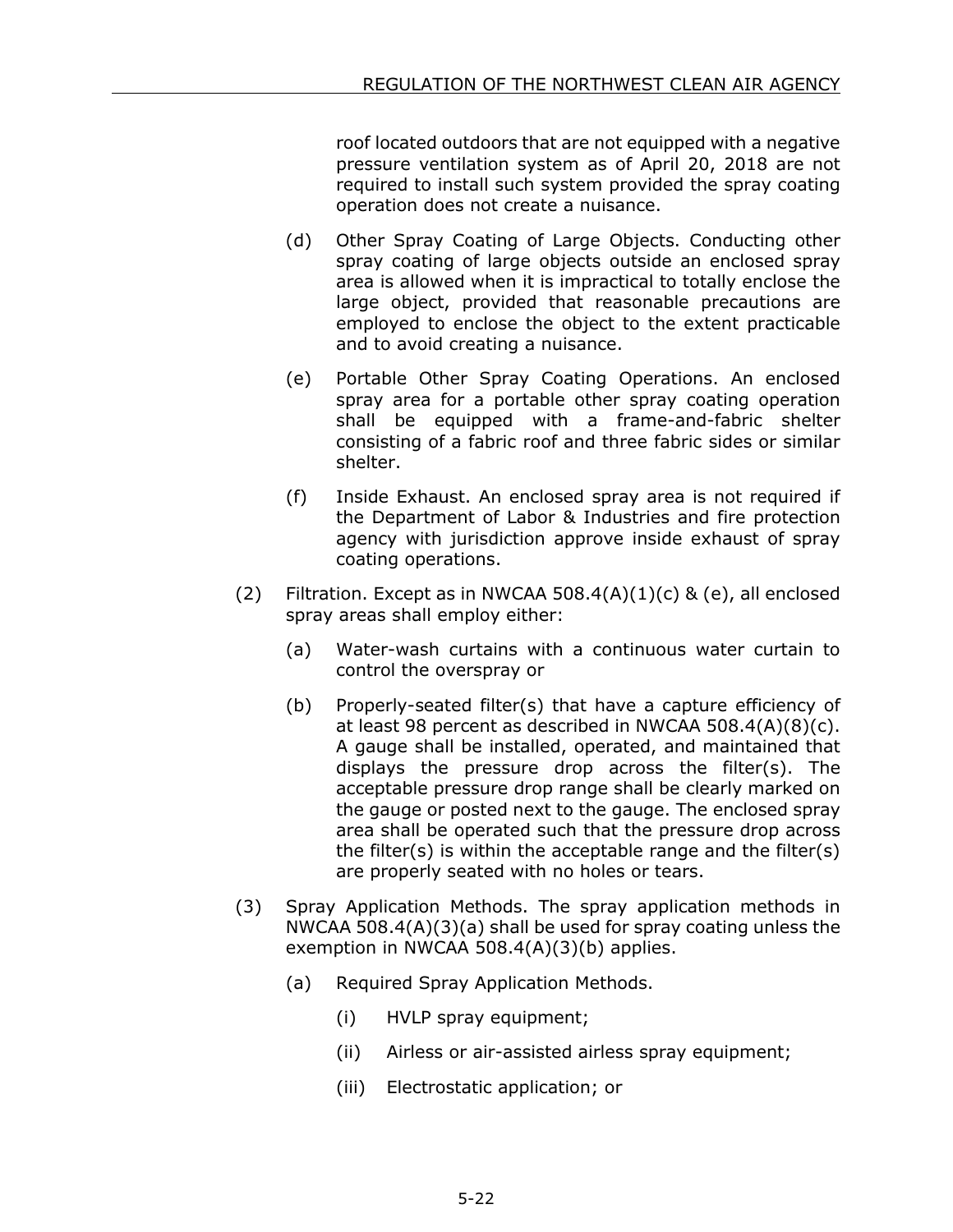- (iv) A method that has a transfer efficiency of 65% or higher using ASTM Standard D 5327-92 or a test method approved in writing by the NWCAA.
- (b) If the required spray application methods under NWCAA 508.4(A)(3)(a) cannot be used in a certain situation, the situation is exempt from using a required spray application method provided that the facility maintains appropriate records (e.g., manufacturing specifications) to demonstrate that the required spray application methods cannot be used.
- (4) Vertical Unobstructed Exhaust Vent. Except as provided in NWCAA 508.4(A) $(1)(c)$  & (e), emissions from an enclosed spray area shall be vented to the atmosphere through an unobstructed vertical exhaust vent. If the exhaust vent exits horizontally out of the side of the building, then the exhaust vent shall bend to vent vertically above the eave of the roof. There shall be no flow obstructions that will impede upward vertical flow of the exhaust.
- (5) Visible Emissions. Visible emissions from an enclosed spray area exhaust vent shall not exceed 0% opacity for more than an aggregate of 3 minutes in any consecutive 60-minute period as determined by Ecology Method 9A.
- (6) Equipment Cleanup. Spray guns shall be cleaned in an enclosed cleaning device or disassembled and cleaned in a container. Each gun cleaning device and container shall be kept closed when not in use. Guns and spray equipment must not atomize solvent into the air during cleanup.
- (7) Storage and Disposal. VOC-containing materials shall be kept in closed containers except when materials are actively being added or removed. Rags and paper towels contaminated with VOCcontaining materials shall be collected immediately after use and kept in closed containers. Empty containers as defined in WAC 173-303-160 are exempt from this requirement.
- (8) Recordkeeping. All records required by this section shall be maintained onsite for at least 3 years from the date of generation and made available to NWCAA personnel upon request. Maintain the following records as applicable:
	- (a) Data Sheets. Environmental data sheets (EDS) or other data sheets that clearly indicate the contents of the spray coatings and solvents used.
	- (b) Usages. Records of total coating and solvent purchases or usages for the calendar year.